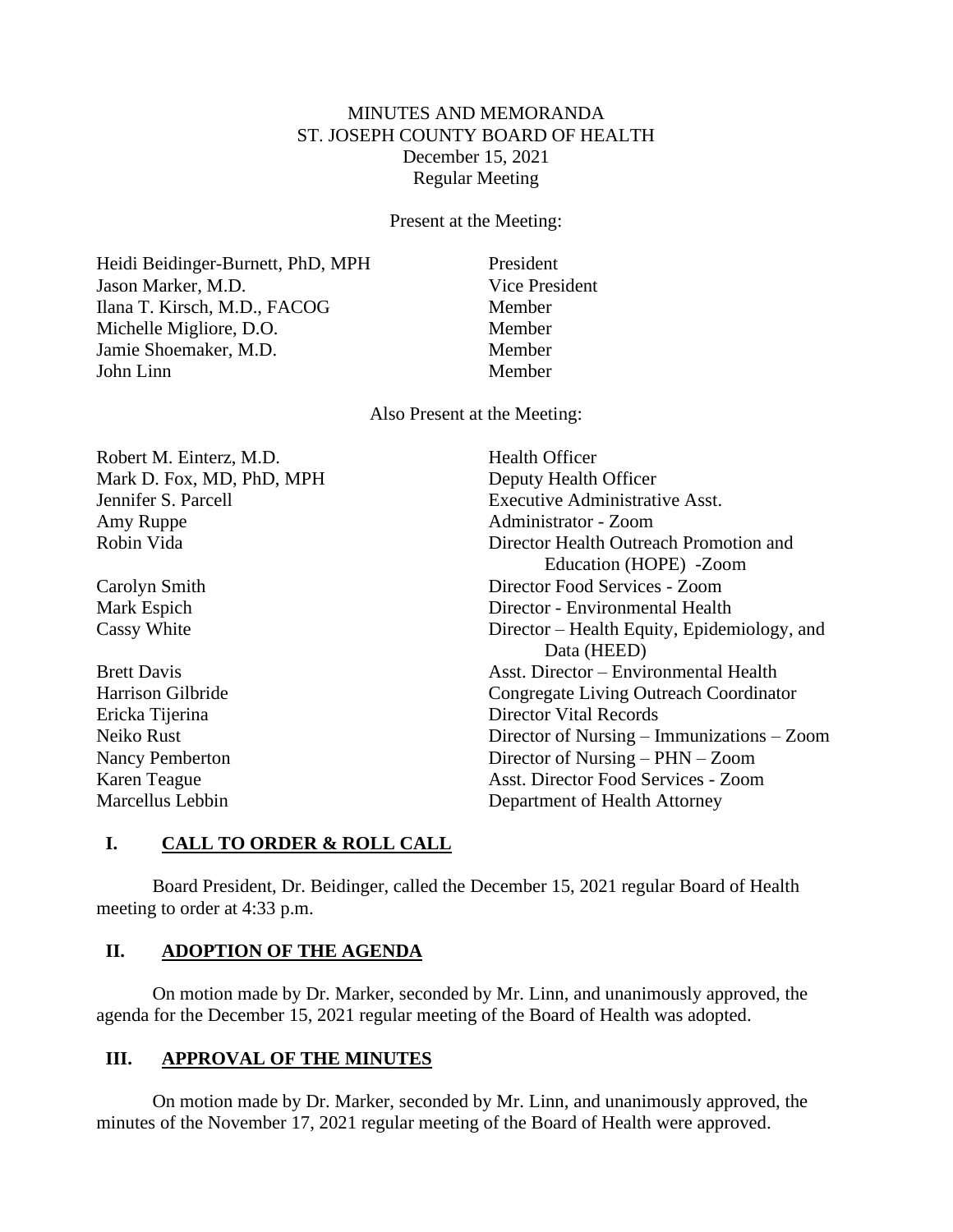## **IV. BOARD PRESIDENT ANNOUNCEMENTS**

There were no announcements.

### **V. HEALTH OFFICER REPORT**

Dr. Einterz noted that the Board was provided with the Health Officer's written report and that there was one additional item, Narcan. The Department of Health met with local hospitals regarding dispensing Narcan and the Sheriff added a Narcan vending machine, free of charge, to the lobby of the jail. The Sheriff has seen high demand for the vending machine and the hospitals were receptive to working with the Department of Health to make Narcan available to at risk populations.

Dr. Kirsch inquired on the details of how the vending machine works in the jail. Ms. Vida said that it works just like a snack machine, except that money is not required. Ms. Vida then explained that the machine holds three hundred doses and that the jail needed to refill the machine after a week.

Dr. Marker asked about the Department's Mishawaka clinic. Dr. Einterz responded that the Department is working through staffing shortages and until new staff can be recruited only the clinic in the County-City Building will be open. Dr. Einterz then noted that the County funded mental health facility is moving forward.

## **VI. DEPUTY HEALTH OFFICER REPORT**

Dr. Fox noted the increase in Covid-19 cases in the last few weeks. He stated that testing is an issue as testing capacity has not increased and there simply are not enough tests available to meet demand. To help with this the State will put a testing center in St. Joseph County for three months starting in January. Dr. Fox then informed the Board that vaccine supplies for children were limited and parents were having difficulty finding places to vaccinate their children.

Dr. Fox went on to report that the Omicron variant has not yet been identified in the County, but testing to identify the variants is two to three weeks behind. There are still staffing issues at the local hospitals and this will continue to be an issue as the Omicron cases increase.

Dr. Shoemaker stated that the hospitals are seeing an increase in influenza even in individuals who have received the flu shot. The shot gives some protection, but does not seem to be as effective as in years past.

Dr. Fox said the University of Notre Dame and the University of Michigan are seeing in increase in influenza as well.

Mr. Linn asked when the hospital data was going to be included in the daily report. Dr. Fox responded that the hospital data is going to be sent weekly and that it should start this month.

Dr. Kirsch said that the increase in cases has resulted in an insufficient number of beds in hospitals for people with non-covid illnesses. Dr. Migliore noted the supply of monoclonal antibodies is insufficient. Dr. Fox responded that the State is low on its supply and it is trying to get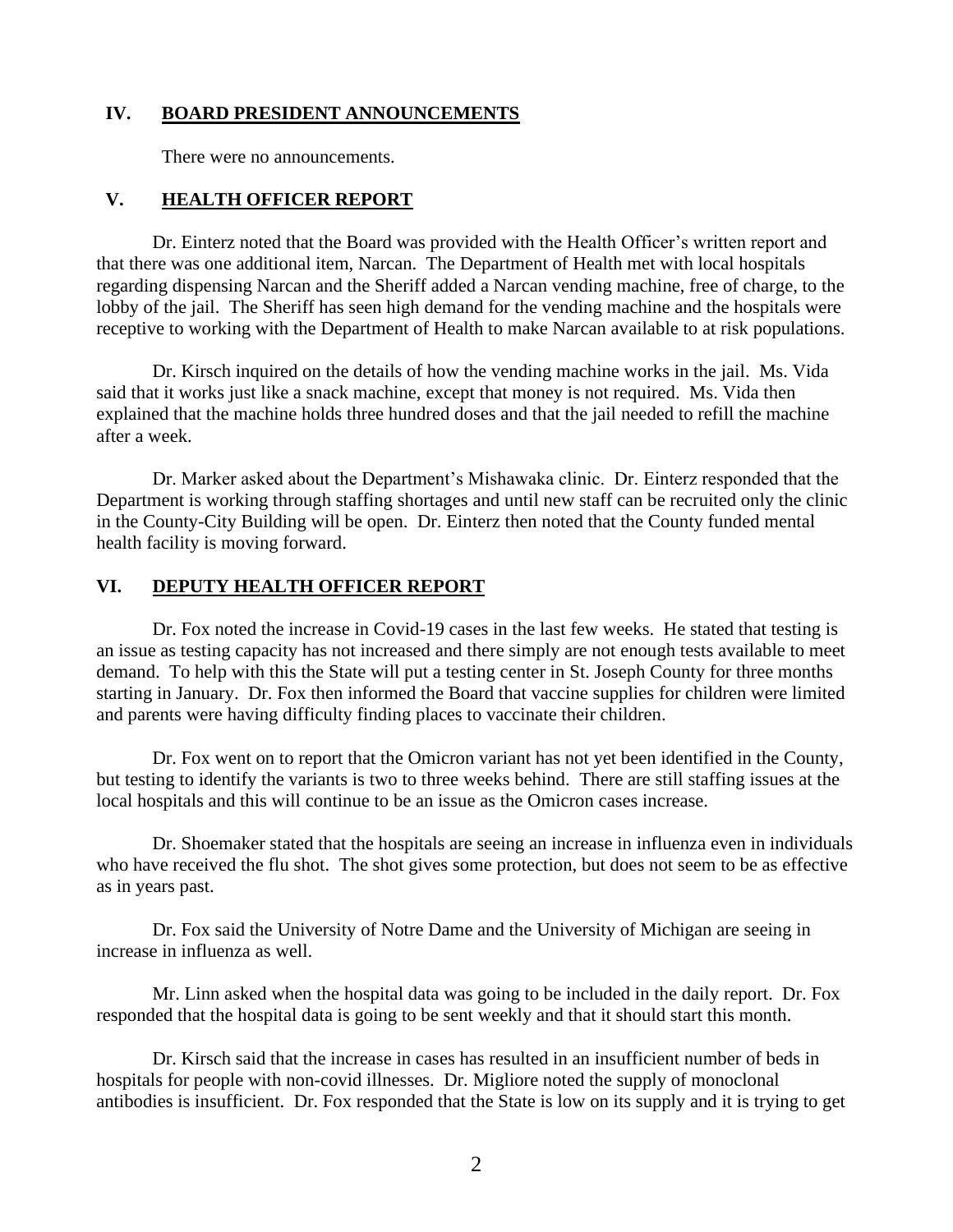more. Dr. Kirsch noted that the monoclonal antibodies cost significantly more than the vaccine. Dr. Migliore noted the hospitals have an eight to ten hour wait in the emergency departments.

# **VII. NEW BUSINESS**

Dr. Beidinger asked about the meeting schedule for 2022. The Board agreed that the third Wednesday of every month was still a good schedule. The Board also agreed to continue to hold the meetings in the Council Chambers on the fourth floor of the County-City Building.

Mr. Davis was then called upon to give the unit spotlight presentation for Environmental Health. At the end the presentation Dr. Shoemaker asked if the Department makes sure wells are in areas that produce water that is safe for consumption. Mr. Davis responded in the affirmative and said that the Department works with the well drilling companies.

Dr. Migliore asked how much the new permit software would cost. Mr. Davis responded that the amount is about \$400,000, but this is software for the Department of Health, Building Department, Area Plan, and other departments. Dr. Migliore followed up by asking how much a new EHS employee would cost. Ms. Ruppe said the cost is about \$67,000 with benefits. Dr. Migliore then asked if there was enough work to keep an additional EHS employee busy. Mr. Davis responded there is sufficient work. Dr. Migliore then inquired as to grant opportunities to cover the cost of an additional employee and was informed that grant opportunities would be explored.

Dr. Shoemaker then inquired about inspectors and public testing for infestations. Mr. Davis and Dr. Einterz explained that these matters are investigated and handled by the Department of Health, but that there were not public facing resources as there is with vaccinations.

Dr. Kirsch then asked why new construction was allowed to be built with septic systems instead of municipal sewer and was informed that the City of South Bend has banned the extension of sewer and water lines. Thus, contributing to the drastic rise of septic systems and potential pollution of the aquifer. Mr. Linn noted that every developer would like sewer, but it is a political issue. Mr. Linn then thanked the EHS's for their hard work.

# **VIII. OLD BUSINESS**

There was no old Business.

# **IX. BOARD NOTIFICATIONS**

- 1. Hirings: One community health worker
- 2. Resignations: Two new resignations.
- 3. Retirements: None
- 4. Terminations: None

# **X. PUBLIC COMMENT**

Amy Drake of Granger commented on the composition of the Board.

# **XI. TIME AND PLACE OF NEXT REGULAR MEETING**